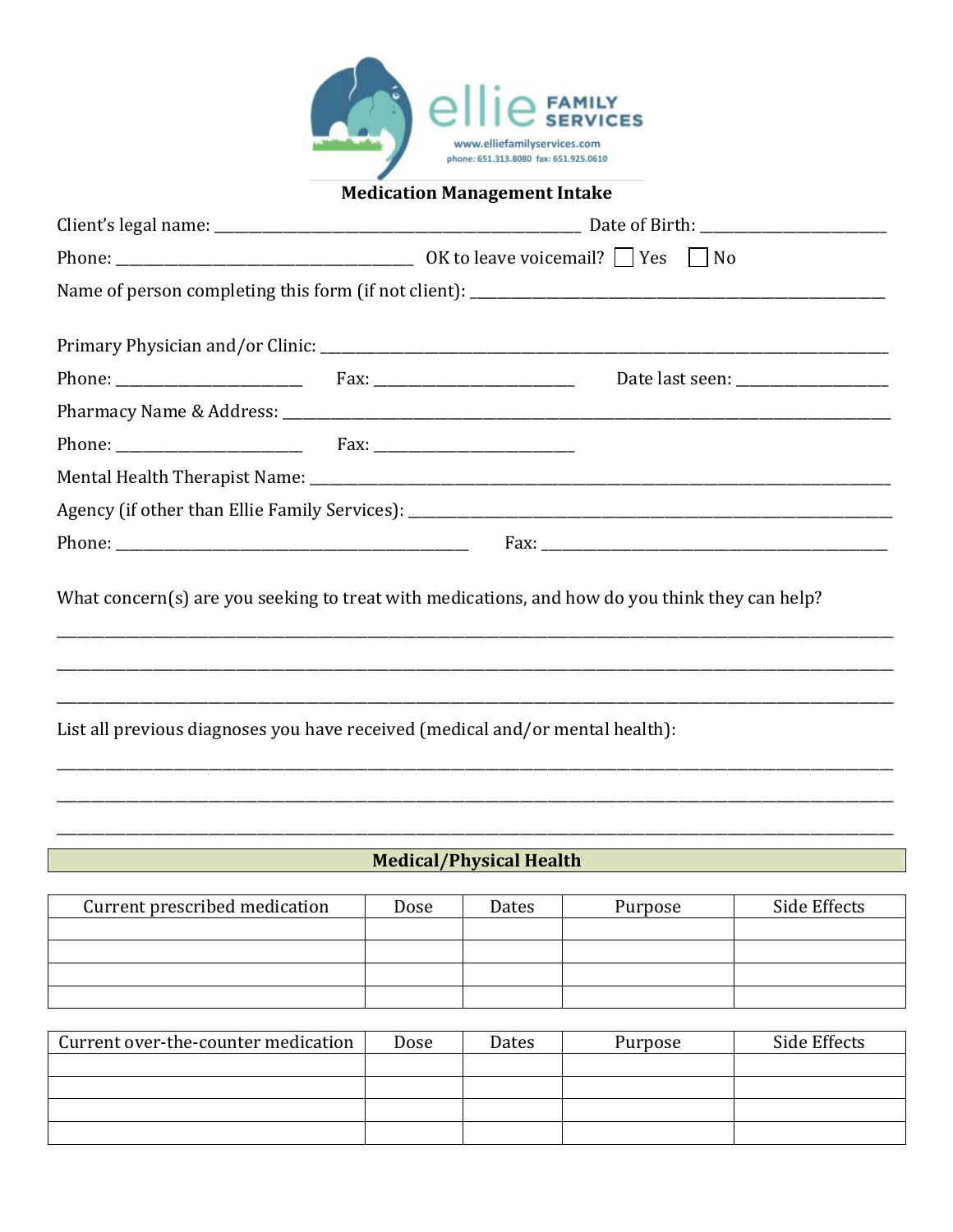| Are you allergic to any medications or drugs? $\Box$ Yes $\Box$ No |  |
|--------------------------------------------------------------------|--|
| If Yes, describe:                                                  |  |

| Most recent examinations | Date | Reason | Results |
|--------------------------|------|--------|---------|
| Last physical exam       |      |        |         |
| Last doctor's visit      |      |        |         |
| Last vision exam         |      |        |         |
| Last hearing exam        |      |        |         |
| Most recent surgery      |      |        |         |
| Other surgery            |      |        |         |
| Upcoming surgery         |      |        |         |

Please check conditions you have experienced or are currently experiencing:

| <b>AIDS</b>       | <b>Dizziness</b>       | Nose bleeds                   |
|-------------------|------------------------|-------------------------------|
| Alcoholism        | Drug abuse             | Pneumonia                     |
| Abdominal pain    | Epilepsy               | Rheumatic fever               |
| Abortion          | Ear infections         | Sexually transmitted diseases |
| Allergies         | Eating problems        | Sleeping disorders            |
| Anemia            | Fainting               | Sore throat                   |
| Appendicitis      | Fatigue                | Scarlet fever                 |
| Arthritis         | Frequent urination     | Sinusitis                     |
| Asthma            | Headaches              | Smallpox                      |
| <b>Bronchitis</b> | Hearing problems       | Stroke                        |
| Bed wetting       | Hepatitis              | Sexual problems               |
| Cancer            | High blood pressure    | Tonsilitus                    |
| Chest pain        | Kidney problems        | Tuberculosis                  |
| Chronic pain      | Measles                | Toothache                     |
| Colds/cough       | Mononucleosis          | Thyroid problems              |
| Constipation      | Mumps                  | Vision problems               |
| Chicken Pox       | Menstrual pain         | Vominting                     |
| Dental problems   | Miscarriages           | Whooping cough                |
| <b>Diabetes</b>   | Neurological disorders | Other (describe):             |
| Diarrhea          | Nausea                 |                               |

List any health concerns: \_\_\_\_\_\_\_\_\_\_\_\_\_\_\_\_\_\_\_\_\_\_\_\_\_\_\_\_\_\_\_\_\_\_\_\_\_\_\_\_\_\_\_\_\_\_\_\_\_\_\_\_\_\_\_\_\_\_\_\_\_\_\_\_\_\_\_\_\_\_\_\_\_\_\_\_\_\_\_\_\_\_\_\_\_\_\_\_\_\_

List any recent health or physical changes: \_\_\_\_\_\_\_\_\_\_\_\_\_\_\_\_\_\_\_\_\_\_\_\_\_\_\_\_\_\_\_\_\_\_\_\_\_\_\_\_\_\_\_\_\_\_\_\_\_\_\_\_\_\_\_\_\_\_\_\_\_\_\_\_\_\_\_\_\_\_

Have any of the following illnesses occurred among your blood relatives?

| Allergies                         | Anemia                         | Asthma             | Bleeding tendency |
|-----------------------------------|--------------------------------|--------------------|-------------------|
| Cancer                            | Cerebral Palsy                 | Cleft palate       | Deafness          |
| <b>Diabetes</b>                   | Glandular problems             | Heart disease      | Kidney disease    |
| Mental illness                    | Migraines                      | Muscular Dystrophy | Nervousness       |
| $\Box$ Perceptual motor disorder  |                                | Mental Retardation | Spinal Bifida     |
| Suicide                           | $\Box$ Other (specify): $\Box$ |                    |                   |
| Comments regarding family health: |                                |                    |                   |

\_\_\_\_\_\_\_\_\_\_\_\_\_\_\_\_\_\_\_\_\_\_\_\_\_\_\_\_\_\_\_\_\_\_\_\_\_\_\_\_\_\_\_\_\_\_\_\_\_\_\_\_\_\_\_\_\_\_\_\_\_\_\_\_\_\_\_\_\_\_\_\_\_\_\_\_\_\_\_\_\_\_\_\_\_\_\_\_\_\_\_\_\_\_\_\_\_\_\_\_\_\_\_\_\_\_\_\_\_\_\_\_\_\_\_\_\_\_\_\_\_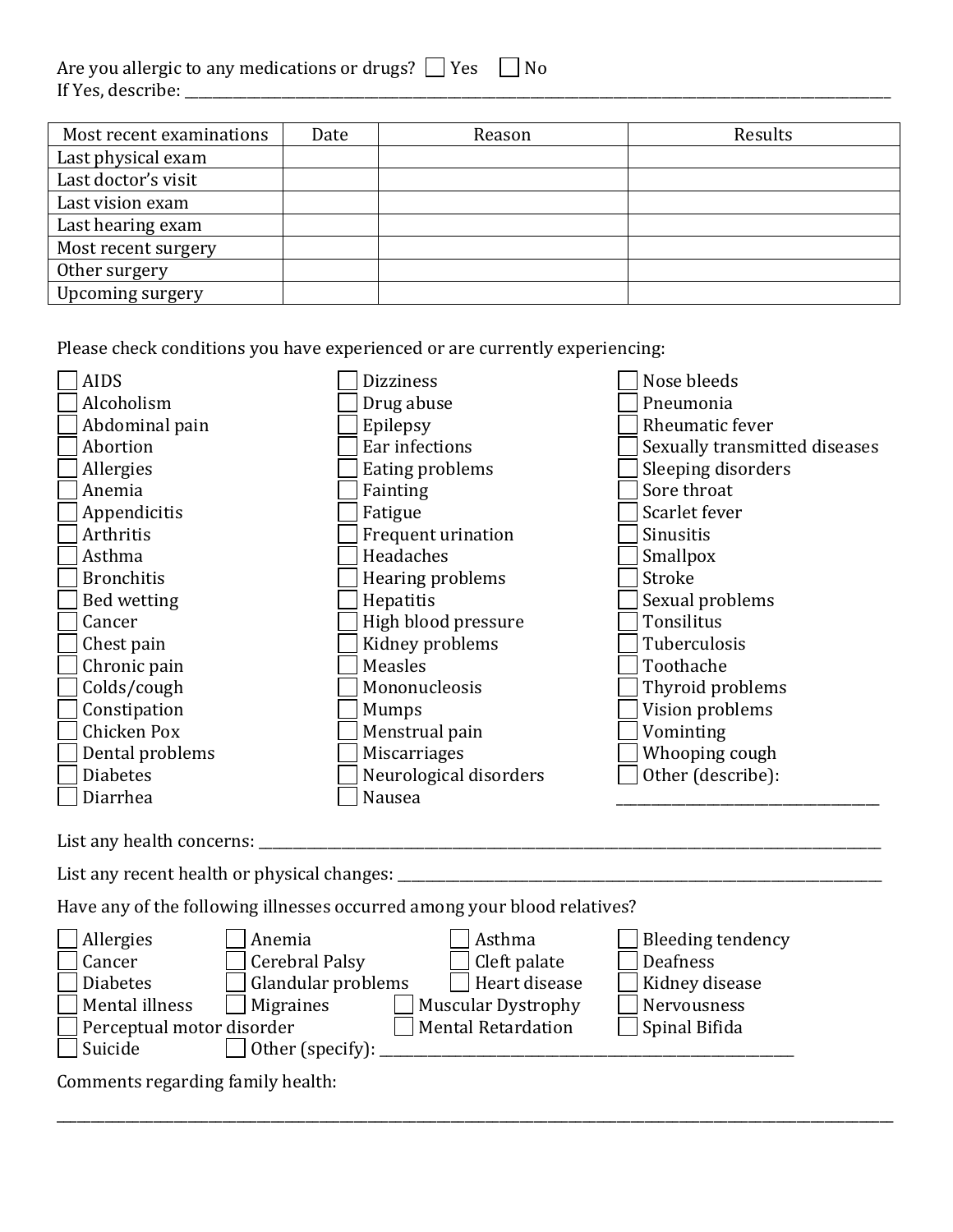|                  |           | <b>Nutrition</b>    |    |                      |     |      |
|------------------|-----------|---------------------|----|----------------------|-----|------|
|                  |           |                     |    | Typical amount eaten |     |      |
| Meal             | How often | Typical foods eaten | No | Low                  | Med | High |
| <b>Breakfast</b> | /week     |                     |    |                      |     |      |
| Lunch            | 'week     |                     |    |                      |     |      |
| Dinner           | 'week     |                     |    |                      |     |      |
| Snack            | 'week     |                     |    |                      |     |      |

\_\_\_\_\_\_\_\_\_\_\_\_\_\_\_\_\_\_\_\_\_\_\_\_\_\_\_\_\_\_\_\_\_\_\_\_\_\_\_\_\_\_\_\_\_\_\_\_\_\_\_\_\_\_\_\_\_\_\_\_\_\_\_\_\_\_\_\_\_\_\_\_\_\_\_\_\_\_\_\_\_\_\_\_\_\_\_\_\_\_\_\_\_\_\_\_\_\_\_\_\_\_\_\_\_\_\_\_\_\_\_\_\_\_\_\_\_\_\_\_\_

\_\_\_\_\_\_\_\_\_\_\_\_\_\_\_\_\_\_\_\_\_\_\_\_\_\_\_\_\_\_\_\_\_\_\_\_\_\_\_\_\_\_\_\_\_\_\_\_\_\_\_\_\_\_\_\_\_\_\_\_\_\_\_\_\_\_\_\_\_\_\_\_\_\_\_\_\_\_\_\_\_\_\_\_\_\_\_\_\_\_\_\_\_\_\_\_\_\_\_\_\_\_\_\_\_\_\_\_\_\_\_\_\_\_\_\_\_\_\_\_\_

| <b>Chemical Use History</b> |               |               |           |          |        |         |  |  |
|-----------------------------|---------------|---------------|-----------|----------|--------|---------|--|--|
|                             |               | Used in last: |           |          |        |         |  |  |
|                             | Method of use | Frequency     | Age of    | Age of   | 48 hrs | 30 days |  |  |
|                             | & amount      | of use        | first use | last use | (Y/N)  | (Y/N)   |  |  |
| Alcohol                     |               |               |           |          |        |         |  |  |
| <b>Barbiturates</b>         |               |               |           |          |        |         |  |  |
| Valium/Librium              |               |               |           |          |        |         |  |  |
| Cocaine/Crack               |               |               |           |          |        |         |  |  |
| Heroin/Opiates              |               |               |           |          |        |         |  |  |
| Marijuana                   |               |               |           |          |        |         |  |  |
| PCP/LSD/Mescaline           |               |               |           |          |        |         |  |  |
| Inhalants                   |               |               |           |          |        |         |  |  |
| Caffeine                    |               |               |           |          |        |         |  |  |
| Nicotine                    |               |               |           |          |        |         |  |  |
| Over the counter            |               |               |           |          |        |         |  |  |
| Prescription drugs          |               |               |           |          |        |         |  |  |
| Other drugs                 |               |               |           |          |        |         |  |  |

| Reason(s) for use: |                         |                         |                 |
|--------------------|-------------------------|-------------------------|-----------------|
| Addicted           | $\Box$ Build confidence | Escape                  | Self-medication |
| Socialization      | Taste                   | $\Box$ Other (specify): |                 |
|                    |                         |                         |                 |

**Counseling/Prior Treatment History** 

Information about **client** (past and present):

|                        | Yes | N <sub>o</sub> | When | Where | Your reaction to overall |
|------------------------|-----|----------------|------|-------|--------------------------|
|                        |     |                |      |       | experience               |
| Counseling/Psychiatric |     |                |      |       |                          |
| treatment              |     |                |      |       |                          |
| Suicidal               |     |                |      |       |                          |
| thoughts/attempts      |     |                |      |       |                          |
| Drug/alcohol treatment |     |                |      |       |                          |
|                        |     |                |      |       |                          |
| Hospitalizations       |     |                |      |       |                          |
|                        |     |                |      |       |                          |